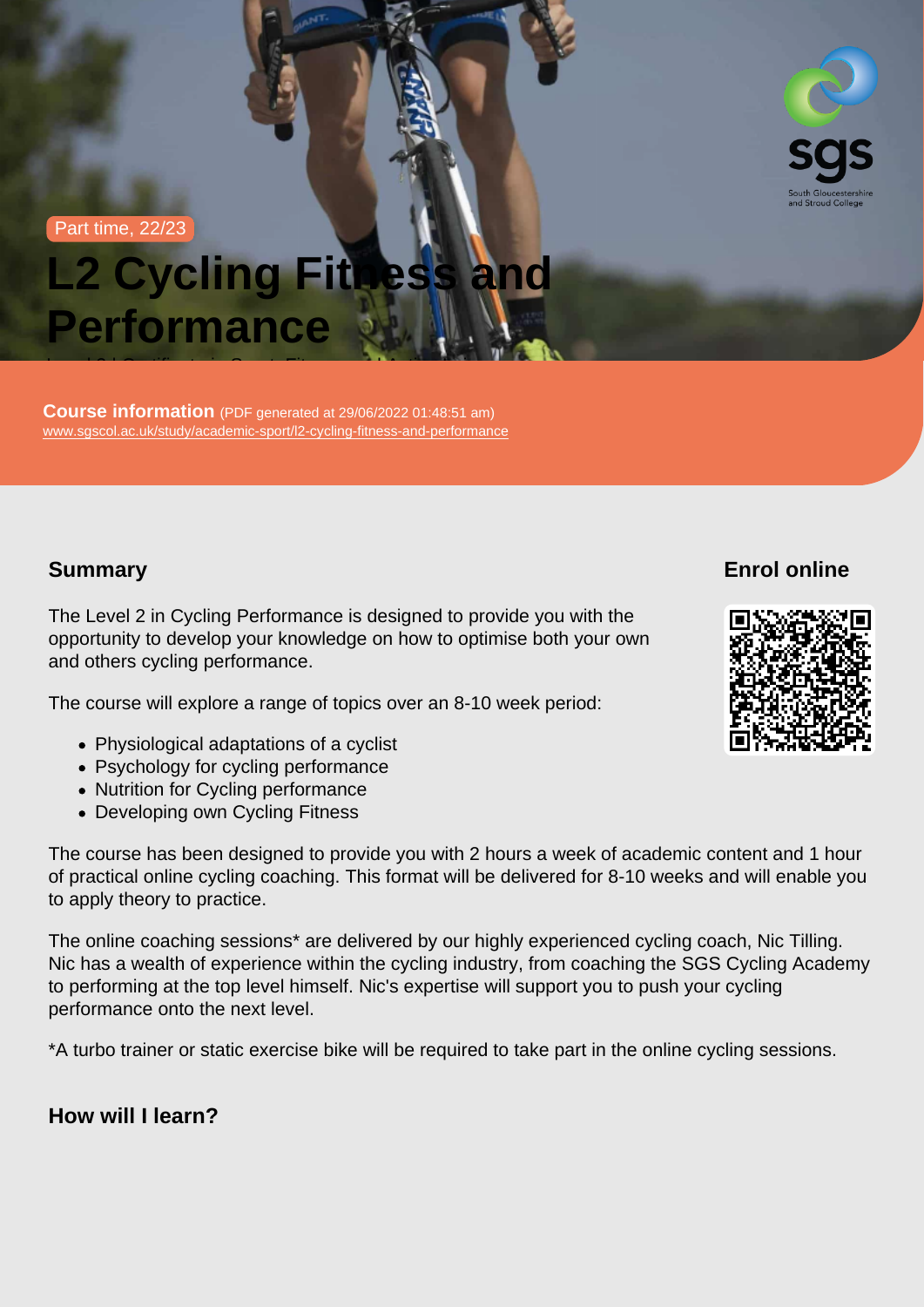With this course we bring the classroom to you and create an interactive online learning environment. The sessions are never pre-recorded and like in a classroom you will have a teacher and other students interacting with you live on set teaching dates.

There are assessments that you must complete and submit on a weekly basis, these range from workbook to recorded video content.

The sessions are live with your tutor and other students on set teaching dates. This will allow you to ask questions and gain skills without leaving your desk.

Our virtual learning courses brings the classroom to you. Courses are online, allowing you to study from anywhere. However, classes run live at scheduled times and dates. Giving you the full live classroom experience with other learners and our expert lecturers, all from the comfort of your home.

## Entry Requirements

To be eligible to study this course you must meet the following entry requirements.

- Complete the L1 in Cycling Fitness and Performance as a prerequisite
- You must be aged 19 or over as of 31/08/21
- You must have lived in the EU for the last three years
- You must currently reside in England
- You must have access to a home computer that can connect to the internet to access our online platform.
- You must have a turbo trainer or static exercise bike to take part in the online cycling sessions

## Additional Information

With you every step of the way!

Get more from your online courses, let us help you succeed with bespoke packages led by our dedicated online support team:

- Occupational specialists and tutors just a click away to support you
- Expert digital team on hand to resolve IT issues
- Access to free online community for those suffering with adveres mental health, 24 hours a day
- Enjoy incredible discounts while you study with your NUS/Totum student card

New to online learning? Require additional support? Let us help you with each step you take.

#### DEPARTMENT CONTACT

For more information about this course please email [sport@sgscol.ac.uk](mailto:sport@sgscol.ac.uk).

#### COURSE FEES

Please be aware that some courses have fees that are payable on enrolment. More information on if this course has a fee can be found in the Availability section below.

If you require financial support including payment plans, bursaries and advanced learner loans please visit the [Money Management Service](http://www.sgscol.ac.uk/mms) section of the website.

For more information on fees please view our [Fees, Charges and Refunds Policy](https://www.sgscol.ac.uk/policies) and our [Applications, Admissions and Enrolment Policy and Procedures](https://www.sgscol.ac.uk/policies)